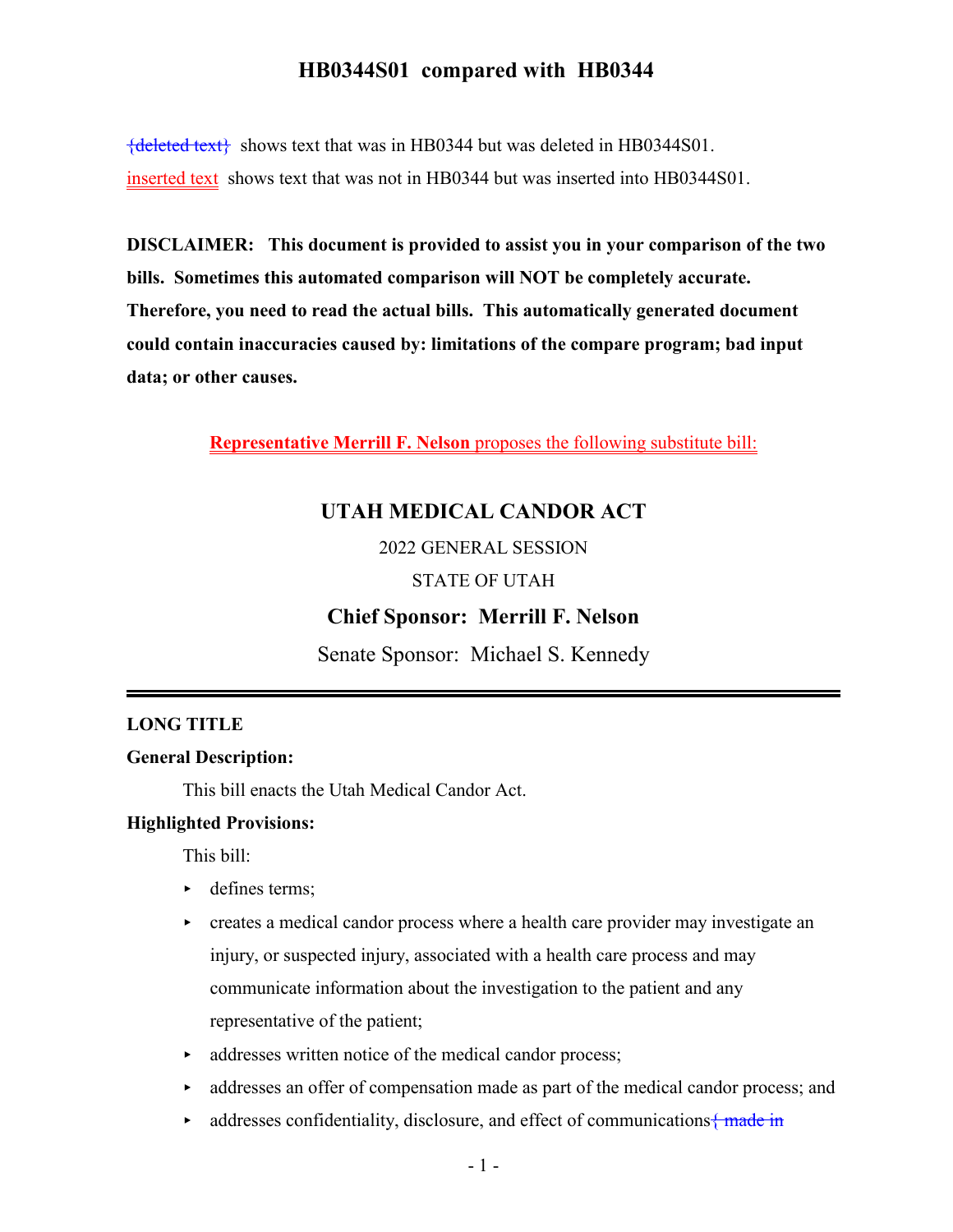preparation<sup>}</sup>, materials, or information that is created for or during the medical

candor process.

### **Money Appropriated in this Bill:**

None

**Other Special Clauses:**

 $\overrightarrow{\text{None}}$  This bill provides revisor instructions.

### **Utah Code Sections Affected:**

### ENACTS:

**78B-3-450**, Utah Code Annotated 1953 **78B-3-451**, Utah Code Annotated 1953 **78B-3-452**, Utah Code Annotated 1953 **78B-3-453**, Utah Code Annotated 1953 **78B-3-454**, Utah Code Annotated 1953

*Be it enacted by the Legislature of the state of Utah:*

Section 1. Section **78B-3-450** is enacted to read:

## **Part 4a. Utah Medical Candor Act**

## **78B-3-450. Definitions.**

As used in this chapter:

(1) "Adverse event" means an injury or suspected injury that is associated with a health care process rather than an underlying condition of a patient or a disease.

(2) "Affected party" means: $\{\}$ 

(a) a patient; and  $\leftrightarrow$ 

(b) any representative of a patient.

(3) "Communication" means any written or oral communication made in preparation of or during the medical candor process.

(4) "Governmental entity" means the same as that term is defined in Section 63G-7-102.

(5) "Health care" means the same as that term is defined in Section 78B-3-403.

(6) "Health care provider" means the same as that term is defined in Section 78B-3-403.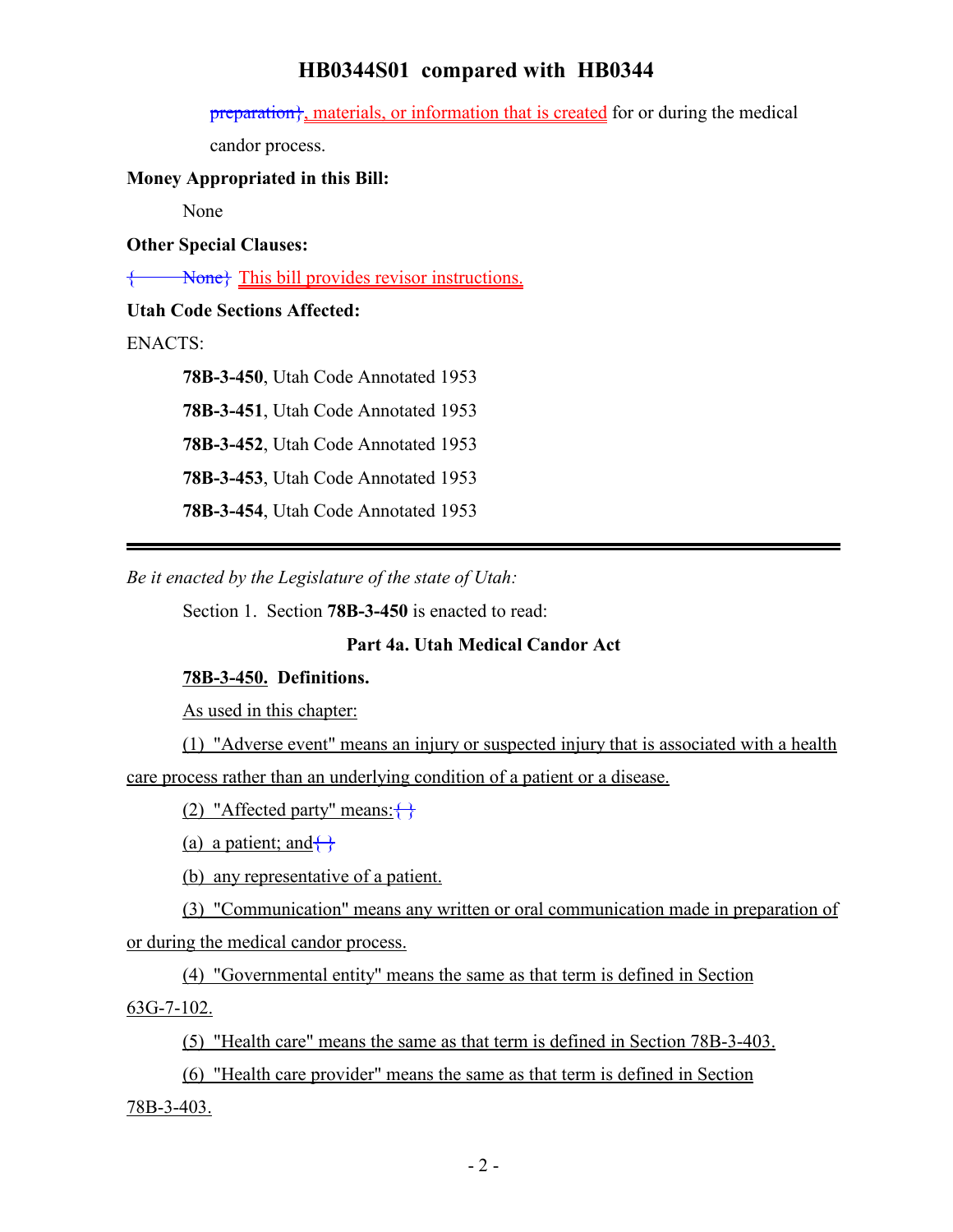(7) "Malpractice action against a health provider" means the same as that term is defined in Section 78B-3-403.

(8) "Medical candor process" means the process described in Section 78B-3-451.

(9) "Patient" means the same as that term is defined in Section 78B-3-403.

(10) "Public employee" means the same as the term "employee" as defined in Section 63G-7-102.

(11) (a) Except as provided in Subsection (11)(c), "representative" means the same as that term is defined in Section 78B-3-403.

(b) "Representative" includes:

(i) a parent of a child regardless of whether the parent is the custodial or noncustodial parent;

(ii) a legal guardian of a child;

(iii) a person designated to make decisions on behalf of a patient under a power of attorney, an advanced health care directive, or a similar legal document; and

(iv) a default surrogate as defined in Section 75-2a-108.

(c) "Representative" does not include a parent of a child if the parent's parental rights have been terminated by a court.

(12) "State" means the same as that term is defined in Section 63G-7-102.

Section 2. Section **78B-3-451** is enacted to read:

**78B-3-451. Medical candor process.**

In accordance with this part, a health care provider may engage an affected party in a process where the health care provider and any other health care provider notified in Subsection 78B-3-452(1)(b) that chooses to participate in the process:

(1) conducts an investigation into an adverse event involving a patient and the health care provided to the patient;

(2) communicates information to the affected party regarding information gathered during an investigation described in Subsection (1);

(3) communicates to the affected party the steps that the health care provider will take to prevent future occurrences of the adverse event; and

(4) determines whether to make an offer of compensation to the affected party for the adverse event.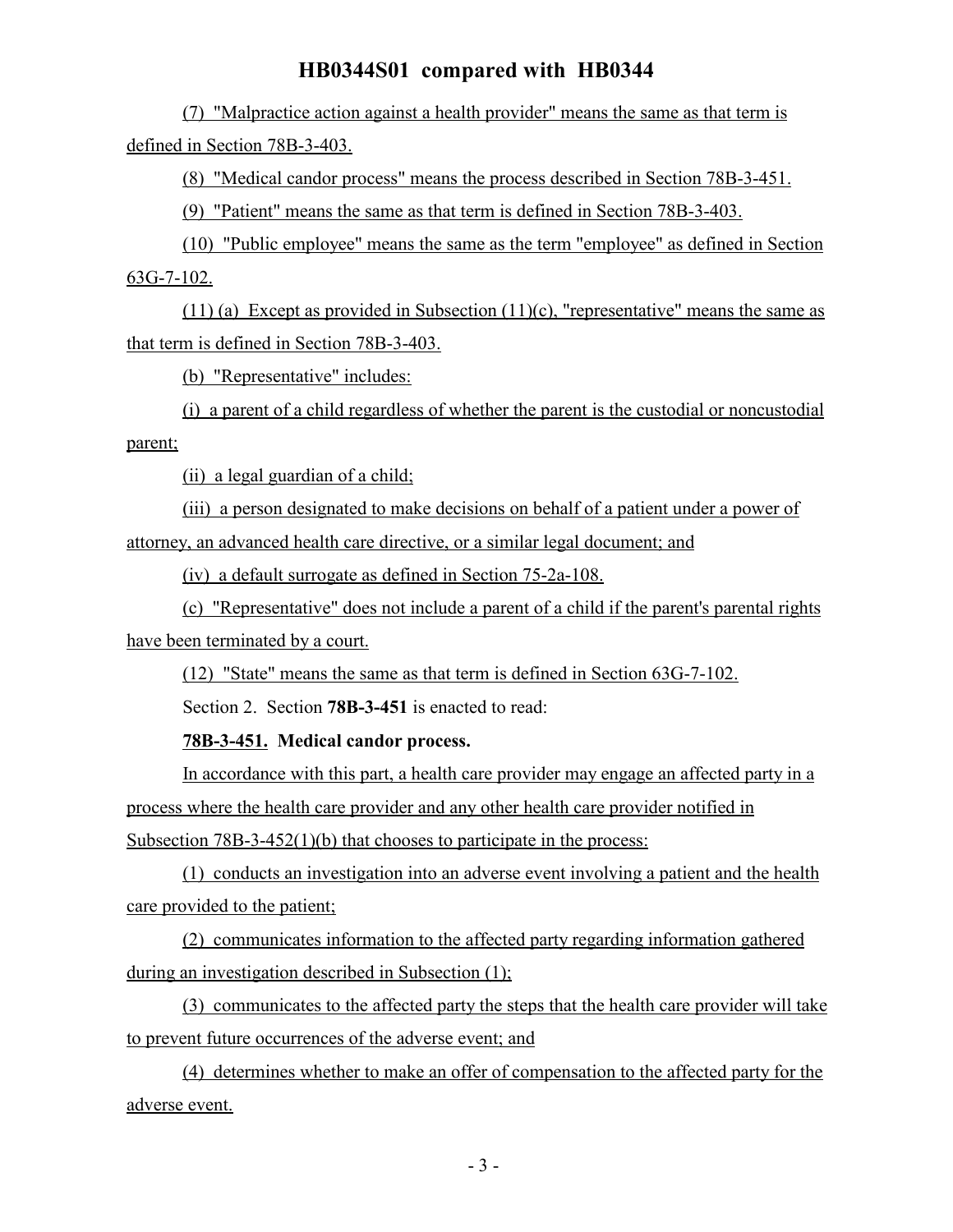Section 3. Section **78B-3-452** is enacted to read:

#### **78B-3-452. Notice of medical candor process.**

(1) If a health care provider wishes to engage an affected party in the medical candor process, the health care provider shall:

(a) provide a written notice described in Subsection (2) to the affected party within 365 days after the day on which the health care provider knew of the adverse event involving the patient;

(b) provide a written notice, in a timely manner, to any other health care provider involved in the adverse event that invites the health care provider to participate in the medical candor process; and

(c) inform, in a timely manner, any health care provider described in Subsection (1)(b) of an affected party's decision of whether to participate in the medical candor process.

(2) A written notice under Subsection (1)(a) shall:

(a) include an explanation of:

(i) the patient's right to receive a copy of the patient's medical records related to the adverse event; and

(ii) the patient's right to authorize the release of the patient's medical records related to the adverse event to any third party;

(b) include a statement regarding the affected party's right to seek legal counsel at the affected party's expense and to have legal counsel present throughout the medical candor process;

(c) notify the affected party that there are time limitations for a malpractice action against a health care provider and that the medical candor process does not alter or extend the time limitations for a malpractice action against a health care provider;

(d) if the health care provider is a public employee or a governmental entity, notify the affected party that participation in the medical candor process does not alter or extend the deadline for filing the notice of claim required under Section 63G-7-401;

(e) notify the affected party that  $\left\{\right\}$  if the affected party chooses to participate in the medical candor process with a health care provider $\{\}$ :

(i) any written or oral communication  $\{\text{made in preparation}\}$ , material, or information created for or during the medical candor process, including  $a\frac{1}{2}$  written or oral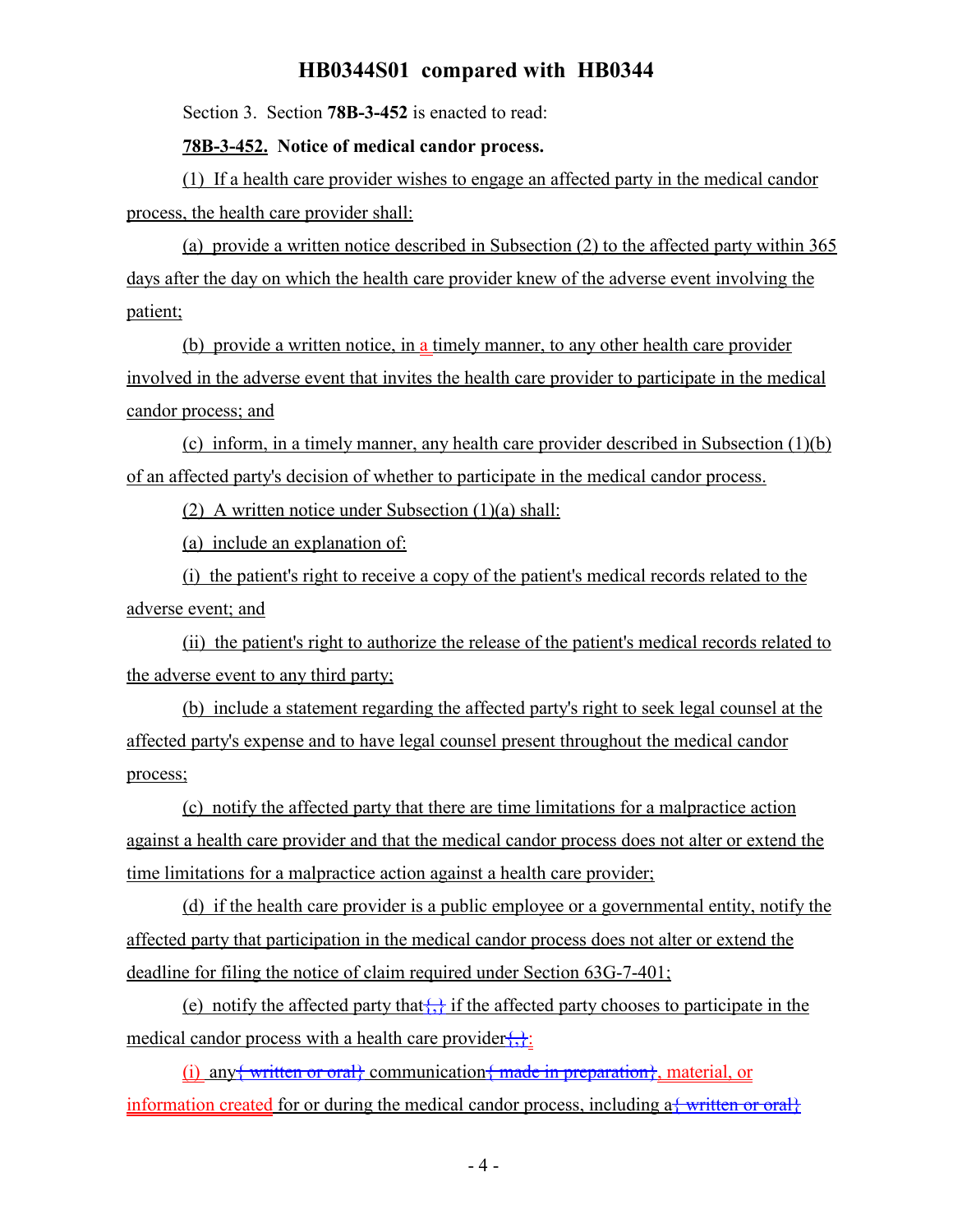communication to participate in the medical candor process, is confidential, not discoverable, and inadmissible as evidence in a judicial, administrative, or arbitration proceeding arising out of the adverse event; and

(ii) a party to the medical candor process may not record any communication without the mutual consent of all parties to the medical candor process; and

(f) advise the affected party that the affected party, the health care provider, and any other person that participates in the medical candor process must agree, in writing, to the terms and conditions of the medical candor process in order to participate  $\frac{1}{2}$  in the medical candor process}.

(3) If, after receiving a written notice, an affected party wishes to participate in the medical candor process, the affected party must agree, in writing, to the terms and conditions provided in the written notice described in Subsection (2).

(4) If an affected party agrees to participate in the medical candor process, the affected party and the health care provider may include another person in the medical candor process if:

(a) the person receives written notice in accordance with this section; and

(b) the person agrees, in writing, to the terms and conditions provided in the written notice described in Subsection (2).

Section 4. Section **78B-3-453** is enacted to read:

**78B-3-453. Nonparticipating health care providers -- Offer of compensation -- Payment.**

(1) If any communications, materials, or information in any form during the medical candor process involve a health care provider that was notified under Subsection 78B-3-451(1)(b) but the health care provider is not participating in the medical candor process, a participating health care provider:

(a) may provide only materials or information from the medical record to the affected party regarding any health care provided by the nonparticipating health care provider;

(b) may not characterize, describe, or evaluate health care provided or not provided by the nonparticipating health care provider;  $\{\text{and}\}$ 

(c) may not attribute fault, blame, or responsibility for the adverse event to the nonparticipating health care provider $\{\cdot\}$ ; and

(d) shall inform the affected party of the limitations and requirements described in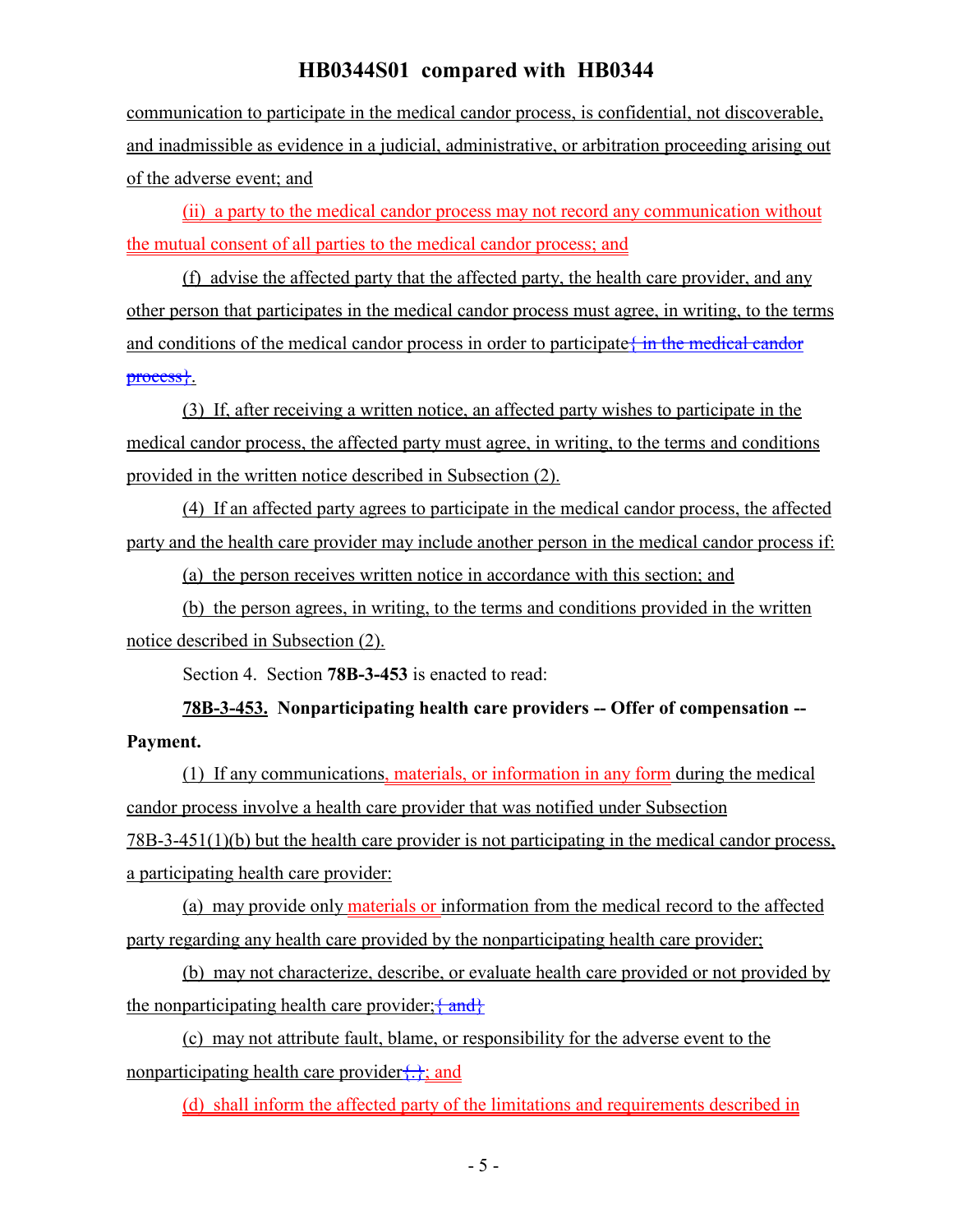Subsections (1)(a), (b), and (c) on any communications, materials, or information made or provided by the participating health care provider in regards to a nonparticipating health care provider.

(2) (a) If a health care provider determines that no offer of compensation is warranted during the medical candor process, the health care provider may orally communicate that decision to the affected party.

(b) If a health care provider determines that an offer of compensation is warranted during the medical candor process, the health care provider shall provide the affected party with a written offer of compensation.

(3) If a health care provider makes an offer of compensation to an affected party  ${of}$ during the medical candor process and the affected party is not represented by legal counsel, the health care provider shall:

(a) advise the affected party of the affected party's right to seek legal counsel, at the affected party's expense, regarding the offer of compensation; and

(b) notify the affected party that the affected party may be legally required to repay medical and other expenses that were paid by a third party, including private health insurance, Medicare, or Medicaid.

(4) (a) All parties to an offer of compensation shall negotiate the form of the relevant documents.

(b) As a condition of an offer of compensation under this section, a health care provider may require an affected party to:

(i) execute any document that is necessary to carry out an agreement between the parties regarding the offer of compensation; and

(ii) if court approval is required for compensation to a minor, obtain court approval for the offer of compensation.

(5) If an affected party accepts and receives an offer of compensation as part of the medical candor process and the affected party did not  $\frac{1}{\text{previously}}$  present a written claim or demand for payment before the written notice under Subsection 78B-3-452(1) was sent to the affected party, the payment of compensation to the affected party is not a payment resulting from:

(a) a written claim or demand for payment; or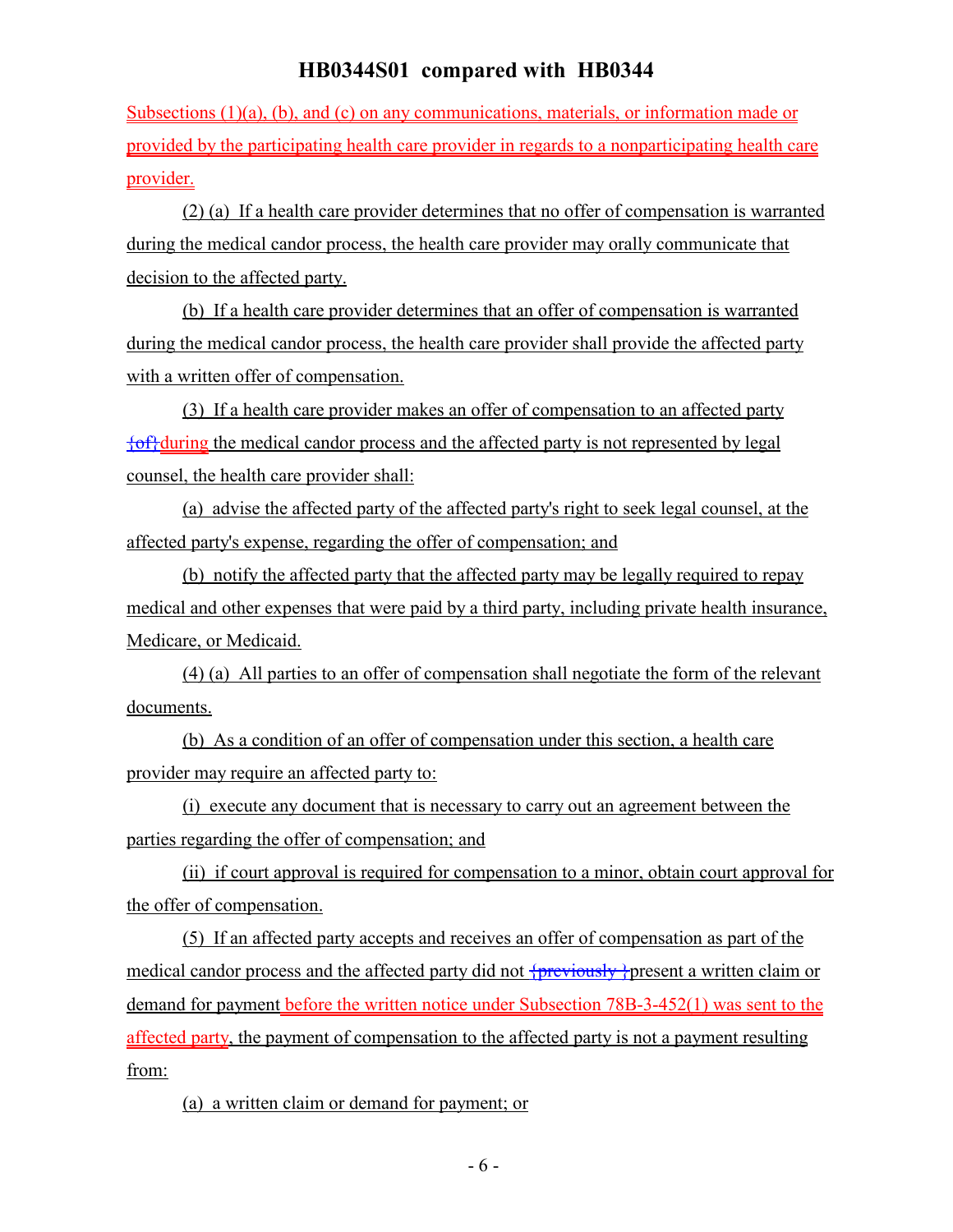(b) a professional liability claim or a settlement for purposes of Sections 58-67-302, 58-67-302.7, 58-68-302, and 58-71-302.

Section 5. Section **78B-3-454** is enacted to read:

**78B-3-454. Confidentiality and effect of medical candor process -- Recording of medical candor process -- Exception for deidentified information or data.**

(1) All communications, materials, and information in any form specifically created {or provided in preparation of}for or during a medical candor process, including the findings or conclusions of the investigation and any offer of compensation, are confidential and privileged in any administrative, judicial, or arbitration proceeding.

(2) Any communication, material, or information in any form that is made or provided in the ordinary course of business, including a medical record or a business record, that is otherwise discoverable or admissible and is not specifically created for or during a medical candor process is not privileged by the use or disclosure of the communication, material, or information during the medical candor process.

 $({223})$  A communication or offer of compensation made in preparation for or during the medical candor process does not constitute an admission of liability.

 $({}^{43}$ <sup>2</sup>) Nothing in this part alters or limits the confidential, privileged, or protected nature of communications, information, memoranda, work product, documents, and other materials under other provisions of law.

 $(\frac{44}{5})$  (a) Notwithstanding Section 77-23a-4, a party to a medical candor process may not record any communication without the mutual consent of all parties to the medical candor process.

(b) A recording made without mutual consent of all parties to the medical candor process may not be used for any purpose.

{ (c) If a recording is made without mutual consent from all parties to the medical candor process, a non-consenting party may recover attorney fees in any civil action regarding the recording.

 $\frac{1}{2}$  ( $\frac{1}{5}$ ) (a) Notwithstanding any other provision of law, any communication, material, or information created  $\frac{1}{2}$  or provided in preparation of for or during a medical candor process:

(i) is not subject to reporting requirements by a health care provider; and

(ii) does not create a reporting requirement for a health care provider.